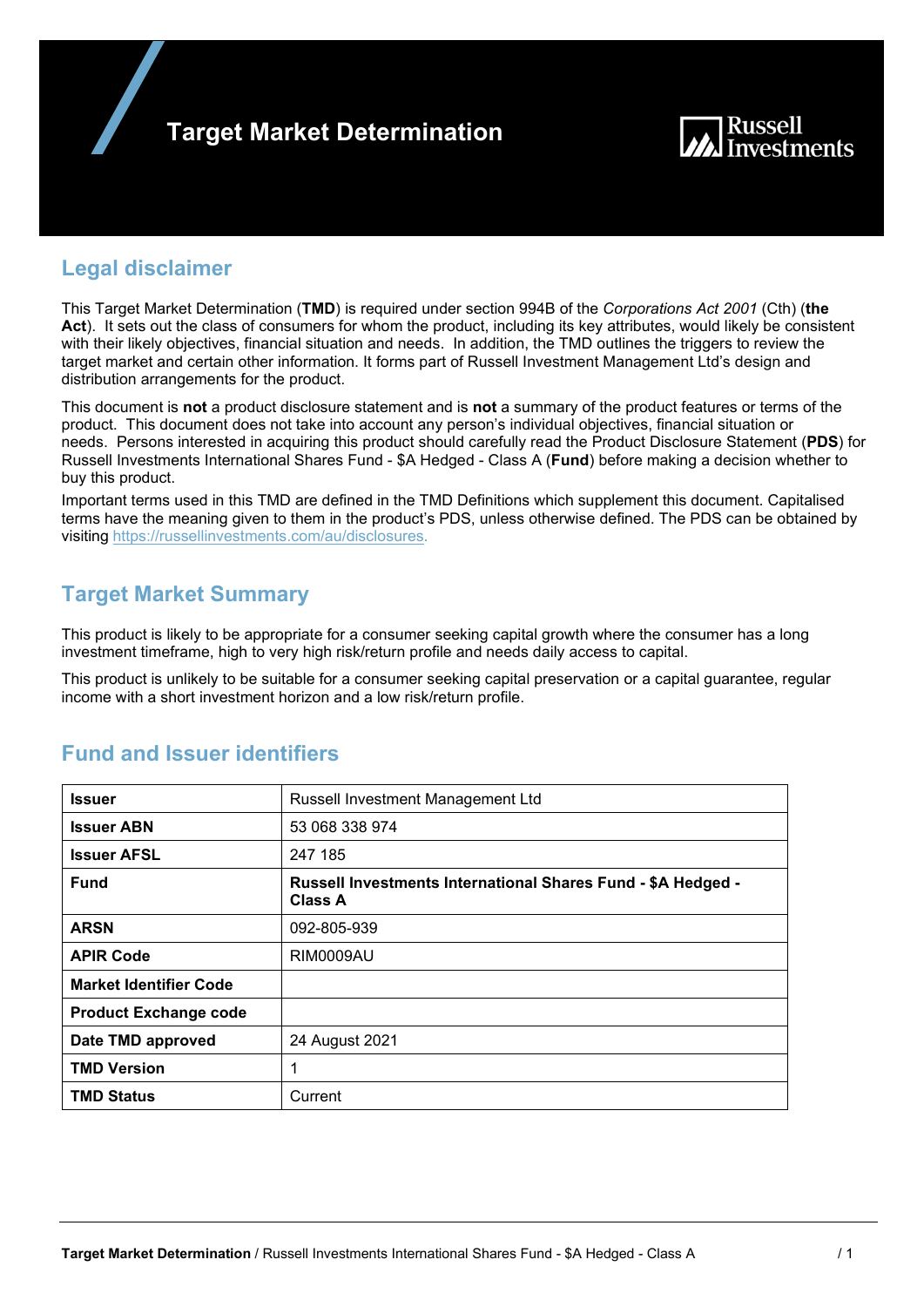# **Description of Target Market**

This part is required under section 994B(5)(b) of the Act.

#### **TMD indicator key**

The Consumer Attributes for which the product is likely to be appropriate have been assessed using a red/amber/green rating methodology with appropriate colour coding:

| Potentially in target market<br>Not considered in target market<br>In target market |  |
|-------------------------------------------------------------------------------------|--|
|-------------------------------------------------------------------------------------|--|

#### **Instructions**

In the tables below, Column 1, Consumer Attributes, indicates a description of the likely objectives, financial situation and needs of the class of consumers that are considering this product. Column 2, TMD indicator, indicates whether a consumer meeting the attribute in column 1 is likely to be in the target market for this product.

Generally, a consumer is unlikely to be in the target market for the product if:

- **one or more** of their Consumer Attributes correspond to a **red** rating, or
- **three or more** of their Consumer Attributes correspond to an **amber** rating.

Definitions of terms are in the attachment or otherwise in the PDS.

#### **Investment products and diversification**

A consumer (or class of consumer) may intend to hold a product as part of a diversified portfolio (typically with an intended product use of satellite/small allocation or core component). In such circumstances, the product should be assessed against the consumer's attributes for the relevant portion of the portfolio, rather than the consumer's portfolio as a whole. For example, a consumer may seek to construct a conservative portfolio with a satellite/small allocation to growth assets. In this case, it may be likely that a product with a High or Very High risk/return profile is consistent with the consumer's objectives for that allocation notwithstanding that the risk/return profile of the consumer as a whole is Low or Medium. In making this assessment, distributors should consider all features of a product (including its key attributes).

| <b>CONSUMER ATTRIBUTES</b>                                         | <b>TMD INDICATOR</b> | <b>PRODUCT DESCRIPTION INCUDING KEY</b><br><b>ATTRIBUTES</b>                                                                                                                                                                |  |
|--------------------------------------------------------------------|----------------------|-----------------------------------------------------------------------------------------------------------------------------------------------------------------------------------------------------------------------------|--|
| <b>Consumer's investment</b><br>objective                          | <b>TMD Indicator</b> | <b>Product description including key attributes</b>                                                                                                                                                                         |  |
| Capital Growth                                                     |                      | To provide a total return, before costs and tax,                                                                                                                                                                            |  |
| <b>Capital Preservation</b>                                        |                      | higher than the Fund's benchmark over the<br>long term by providing exposure to a diversified                                                                                                                               |  |
| <b>Capital Guaranteed</b>                                          |                      | portfolio of predominantly international shares                                                                                                                                                                             |  |
| Income Distribution                                                |                      | largely hedged into Australian dollars.                                                                                                                                                                                     |  |
| <b>Consumer's intended product</b><br>use (% of Investable Assets) | <b>TMD Indicator</b> | <b>Product description including key attributes</b>                                                                                                                                                                         |  |
| Solution/Standalone (75-100%)                                      |                      | The Fund invests predominantly in a broad                                                                                                                                                                                   |  |
| Core Component (25-75%)                                            |                      | range of international shares listed on stock<br>exchanges in developed international markets.                                                                                                                              |  |
| Satellite/small allocation (<25%)                                  |                      | The Fund may also be exposed to emerging<br>market shares. Derivatives may be used to<br>obtain or reduce exposure to securities and<br>markets, to implement investment strategies<br>and to manage risk. Foreign currency |  |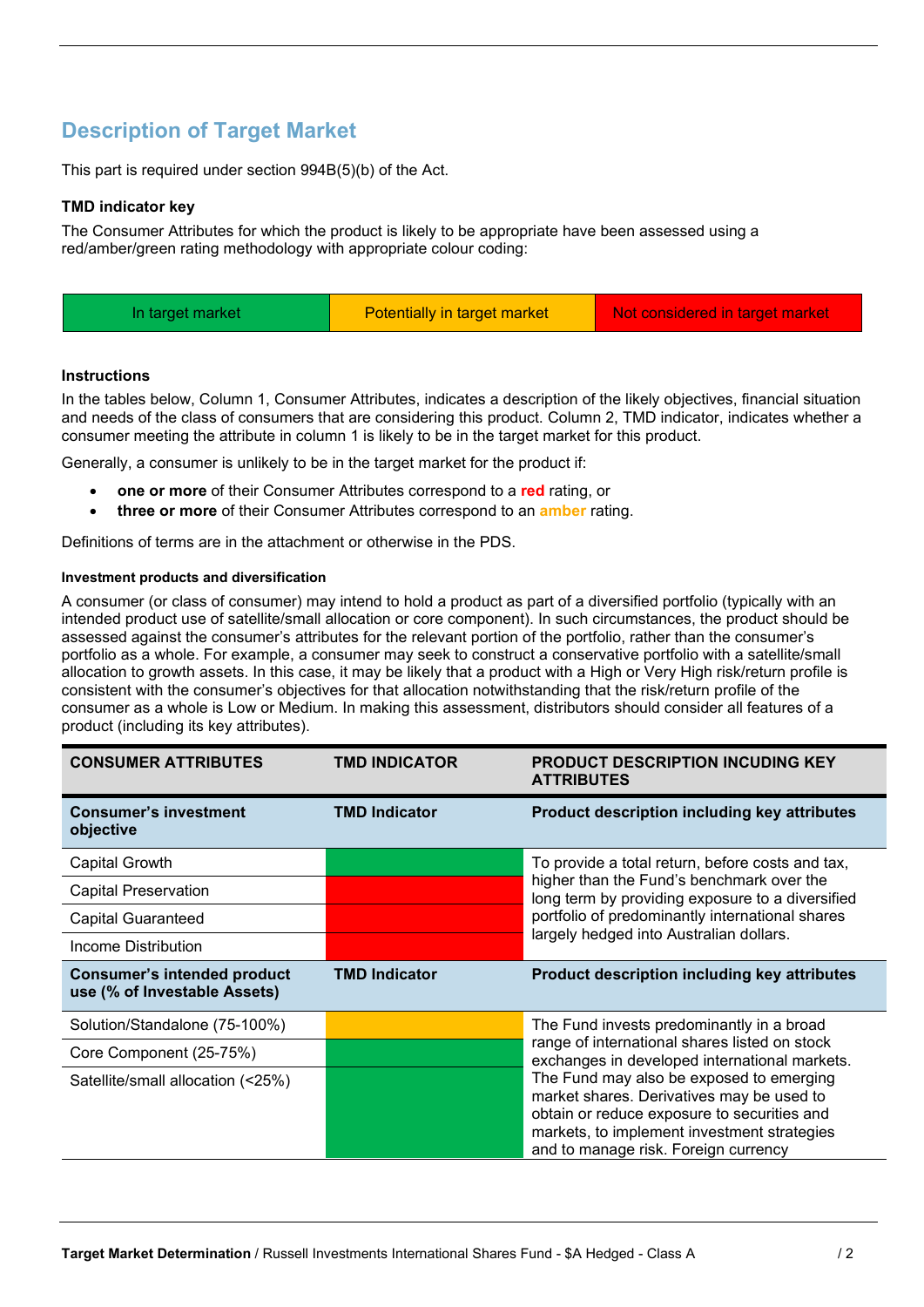|                                                                     |                      | exposures are largely hedged back to<br>Australian dollars.                      |  |
|---------------------------------------------------------------------|----------------------|----------------------------------------------------------------------------------|--|
| <b>Consumer's investment</b><br>timeframe                           | <b>TMD Indicator</b> | <b>Product description including key attributes</b>                              |  |
| Short ( $\leq$ 2 years)                                             |                      | The minimum suggested timeframe for holding                                      |  |
| Medium (> 2 years)                                                  |                      | investments in the Fund is 7 years.                                              |  |
| Long $(> 8$ years)                                                  |                      |                                                                                  |  |
| <b>Consumer's Risk (ability to</b><br>bear loss) and Return profile | <b>TMD Indicator</b> | <b>Product description including key attributes</b>                              |  |
| Low                                                                 |                      | The Fund is higher risk in nature and has a high                                 |  |
| Medium                                                              |                      | SRM (SRM 6) and represents a higher target<br>return profile.                    |  |
| High                                                                |                      |                                                                                  |  |
| Very high                                                           |                      |                                                                                  |  |
| Consumer's need to withdraw<br>money                                | <b>TMD Indicator</b> | <b>Product description including key attributes</b>                              |  |
| Daily                                                               |                      | Under normal circumstances, redemption                                           |  |
| Weekly                                                              |                      | requests may be made on any Business Day<br>and requests received by 12pm on any |  |
| Monthly                                                             |                      | Business Day will generally be processed on                                      |  |
| Quarterly                                                           |                      | that Business Day.                                                               |  |
| Annually or longer                                                  |                      |                                                                                  |  |

## **Appropriateness**

Note: This section is required under RG 274.64–66

The Issuer has assessed the product and formed the view that the product, including its key attributes, is likely to be consistent with the likely objectives, financial situation and needs of consumers in the target market as described above, as the features of this product in Column 3 of the table above are likely to be suitable for consumers with the attributes identified with a green TMD Indicator in Column 2.

## **Distribution conditions/restrictions**

This part is required under section 994B(5)(c) of the Act.

| <b>DISTRIBUTION CONDITIONS</b>       | <b>DISTRIBUTION CONDITIONS RATIONALE</b> |
|--------------------------------------|------------------------------------------|
| There are no distribution conditions | Not applicable                           |
|                                      |                                          |

### **REVIEW TRIGGERS**

This part is required under section 994B(5)(d) of the Act.

Material change to key attributes, fund investment objective and/or fees.

Material deviation from benchmark / objective over sustained period.

Key attributes have not performed as disclosed by a material degree and for a material period.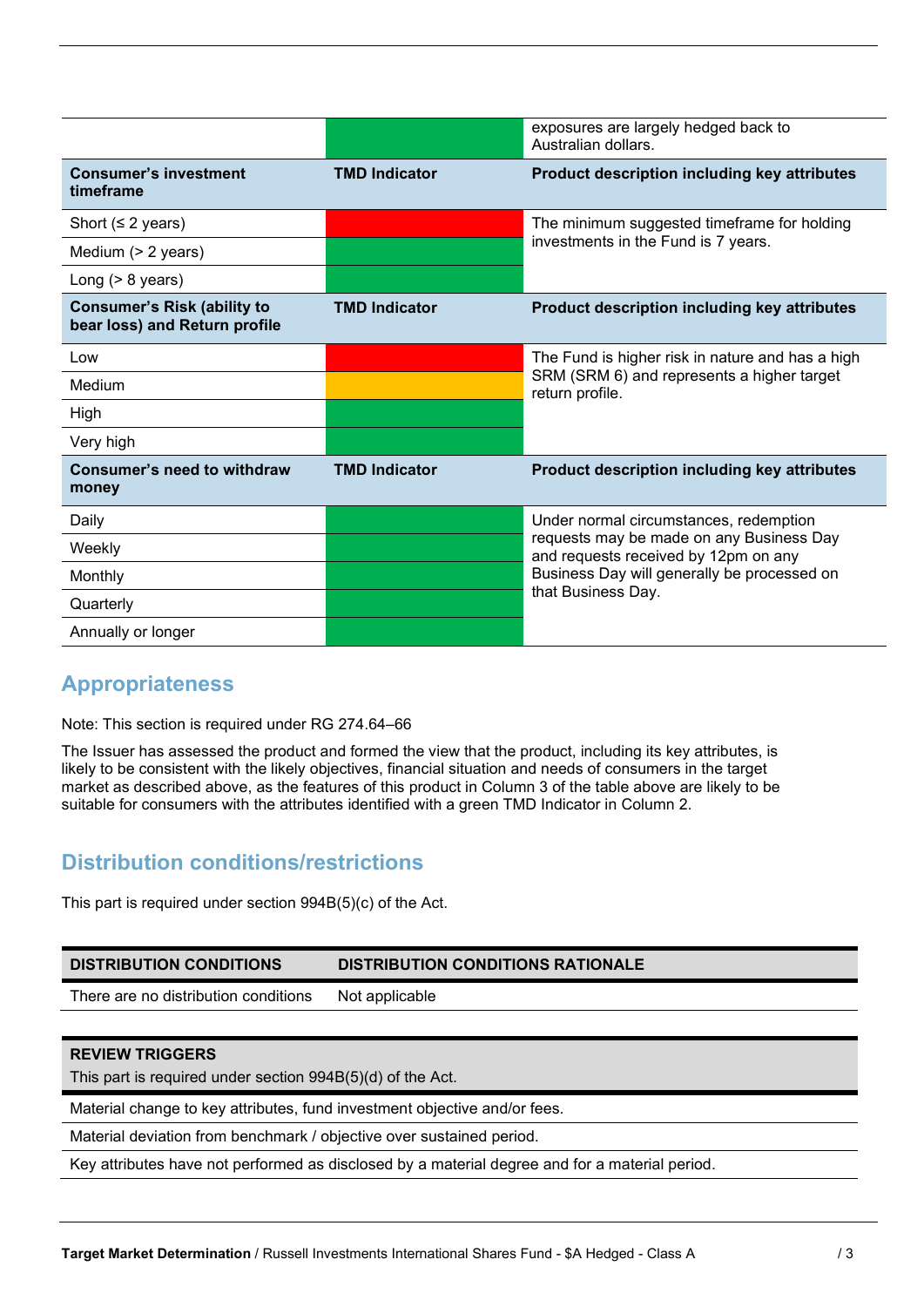Determination by the issuer of an ASIC reportable Significant Dealing.

Material or unexpectedly high number of complaints (as defined in section 994A(1) of the Act) about the product or distribution of the product.

The use of Product Intervention Powers, regulator orders or directions that affects the product.

#### **MANDATORY REVIEW PERIODS**

This part is required under section 994B(5)(e) and (f) of the Act.

| <b>Review period</b> | <b>Maximum period for review</b> |
|----------------------|----------------------------------|
| Initial review       | 1 year and 3 months              |
| Subsequent review    | 3 years and 3 months             |

#### **DISTRIBUTOR REPORTING REQUIREMENTS**

This part is required under section 994B(5)(g) and (h) of the Act.

| <b>Reporting requirement</b>                                                                                                                                                                                | <b>Reporting period</b>                                                                                                           | <b>Which distributors this</b><br>requirement applies to |
|-------------------------------------------------------------------------------------------------------------------------------------------------------------------------------------------------------------|-----------------------------------------------------------------------------------------------------------------------------------|----------------------------------------------------------|
| Complaints (as defined in section 994A(1) of<br>the Act) relating to the product. The<br>distributor should provide all the content of<br>the complaint, having regard to privacy.                          | Within 10 business days<br>following end of calendar<br>quarter.                                                                  | All distributors                                         |
| Significant dealing outside of target market,<br>under s994F(6) of the Act.<br>See Definitions for further detail.                                                                                          | As soon as practicable but no<br>later than 10 business days<br>after distributor becomes<br>aware of the significant<br>dealing. | All distributors                                         |
| To the extent a distributor is aware, dealings<br>outside the target market, including reason<br>why acquisition is outside of target market,<br>and whether acquisition occurred under<br>personal advice. | Within 10 business days<br>following end of calendar<br>quarter.                                                                  | All distributors                                         |

If practicable, distributors should adopt the FSC data standards for reports to the issuer. Distributors must report to Russell Investment Management Ltd using the method specified at https://russellinvestments.com/au/ddoreporting/. This link also provides contact details relating to this TMD for Russell Investment Management Ltd.

### **Important Information**

This Target Market Determination (**TMD**) is made by Russell Investment Management Ltd ABN 53 068 338 974, AFS Licence 247185 (**RIM**). RIM is the responsible entity and issuer of units in the Fund.

The material provided here is for general information only and does not take account of any investor's personal financial situation or needs. The information in this material is thus not a recommendation, offer or solicitation to buy or sell any securities or to adopt any investment strategy. The opinions expressed may change as subsequent conditions vary. To the extent permitted by law, neither of RIM nor any of its respective related bodies corporate, associates, and employees, shall have any liability whatsoever (in negligence or otherwise) for any loss however arising from any use of the material or otherwise in connection with this TMD.

Any views expressed are the views of RIM and do not constitute investment advice. To the extent this material constitutes general financial product advice, investors should, before acting on the advice, consider the appropriateness of the advice, having regard to the investor's objectives, financial situation and needs. Before making any investment decision, an investor should obtain financial advice that takes into consideration their personal circumstances.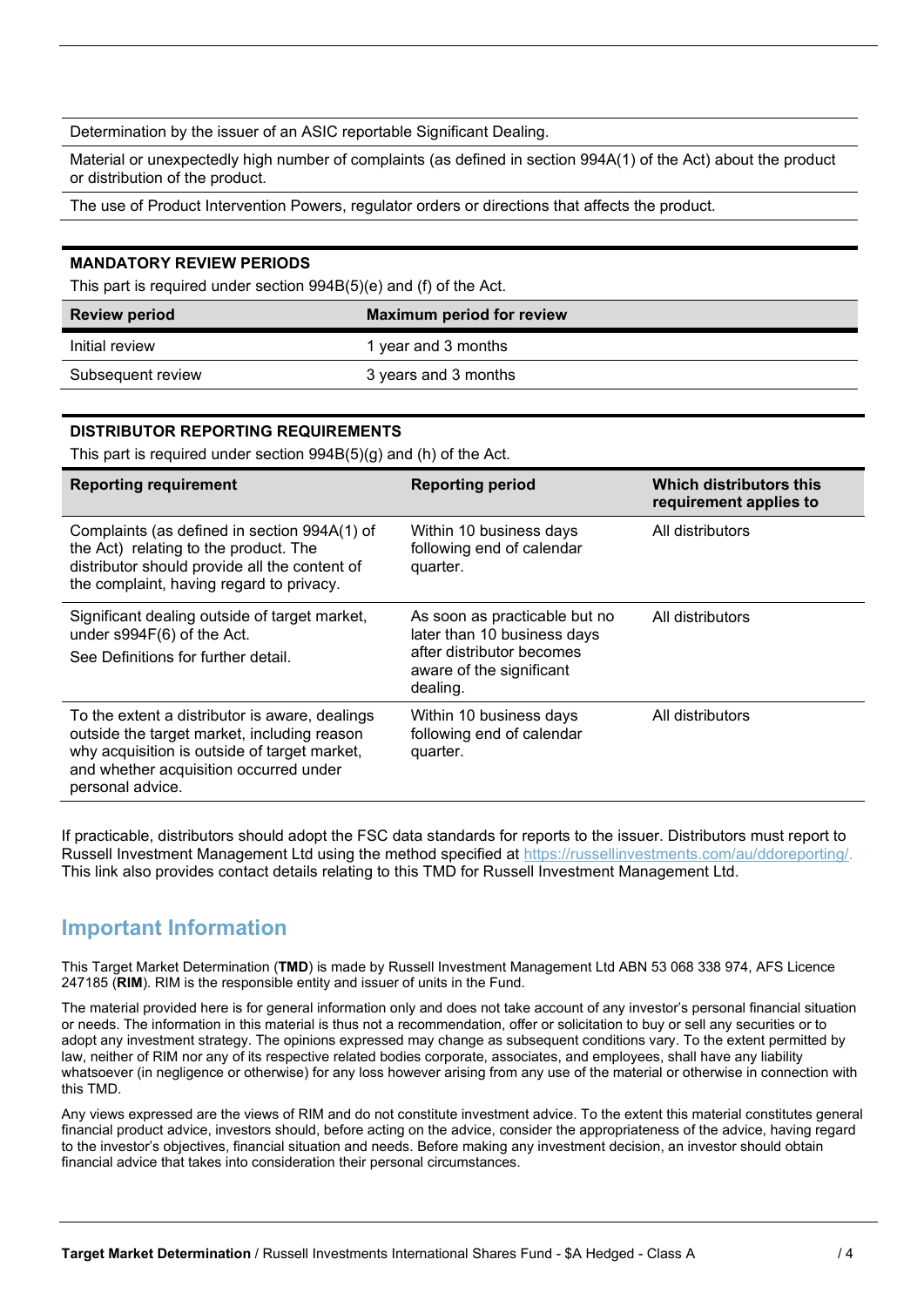RIM, its officers, employees and agents are of the view that the information in this material and the sources being relied on (which may include third party sources) are correct (as at the date of publication). While care has been taken in preparing this material, no warranty of accuracy or reliability is given and no responsibility for the information is accepted by RIM. To the extent permitted by law, no liability is accepted for any loss or damage as a result of reliance on this information.

Neither RIM nor any of its related bodies corporate guarantee the performance of the Fund, any particular rate of return or return of capital. An investment in the Fund is not a deposit with, nor another liability of RIM nor any of its related bodies corporate, associates or employees. An investment in the Fund is subject to investment risks, including possible delays in repayment and loss of income and capital invested. Past performance is not a reliable indicator of future performance. Fluctuations in currency may affect the value of investments.

This material is not to be distributed or used by a person or entity in any jurisdiction or country where distribution or use would be contrary to local law or regulation.

This work is copyright 2021. Apart from any use permitted under the Copyright Act 1968, no part may be reproduced by any process, nor may any other exclusive right be exercised, without the permission of RIM.

### **Definitions**

| <b>TERM</b>                            | <b>DEFINITION</b>                                                                                                                                                                                                                                                                                                                              |  |
|----------------------------------------|------------------------------------------------------------------------------------------------------------------------------------------------------------------------------------------------------------------------------------------------------------------------------------------------------------------------------------------------|--|
| <b>Consumer's investment objective</b> |                                                                                                                                                                                                                                                                                                                                                |  |
| <b>Capital Growth</b>                  | The consumer seeks to invest in a product designed to generate capital return.<br>The consumer prefers exposure to growth assets (such as shares or property)<br>or otherwise seeks an investment return above the current inflation rate.                                                                                                     |  |
| <b>Capital Preservation</b>            | The consumer seeks to invest in a product to reduce volatility and minimise<br>loss in a market down-turn. The consumer prefers exposure to defensive<br>assets (such as cash or fixed income securities) that are generally lower in risk<br>and less volatile than growth investments.                                                       |  |
| <b>Capital Guaranteed</b>              | The consumer seeks a guarantee or protection against capital loss whilst still<br>seeking the potential for capital growth (typically gained through a derivative<br>arrangement). The consumer would likely understand the complexities,<br>conditions and risks that are associated with such products.                                      |  |
| <b>Income Distribution</b>             | The consumer seeks to invest in a product designed to generate regular<br>and/or tax-effective income. The consumer prefers exposure to income-<br>generating assets (typically, high dividend-yielding equities, fixed income<br>securities and money market instruments).                                                                    |  |
| <b>Consumer's intended product use</b> |                                                                                                                                                                                                                                                                                                                                                |  |
| Solution/Standalone<br>$(75-100%)$     | The consumer intends to hold the investment as either a part or the majority<br>(up to 100%) of their total <i>investable assets</i> (see definition below). The<br>consumer typically prefers exposure to a product with at least High portfolio<br>diversification (see definitions below).                                                  |  |
| Core Component<br>$(25-75%)$           | The consumer intends to hold the investment as a major component, up to<br>75%, of their total investable assets (see definition below). The consumer<br>typically prefers exposure to a product with at least Medium portfolio<br>diversification (see definitions below).                                                                    |  |
| Satellite (<25%)                       | The consumer intends to hold the investment as a smaller part of their total<br>portfolio, as an indication it would be suitable for up to 25% of the total<br>investable assets (see definition below). The consumer is likely to be<br>comfortable with exposure to a product with Low portfolio diversification (see<br>definitions below). |  |
| <b>Investable Assets</b>               | Those assets that the investor has available for investment, excluding the<br>residential home.                                                                                                                                                                                                                                                |  |
| use)                                   | Portfolio diversification (for completing the key product attribute section of consumer's intended product                                                                                                                                                                                                                                     |  |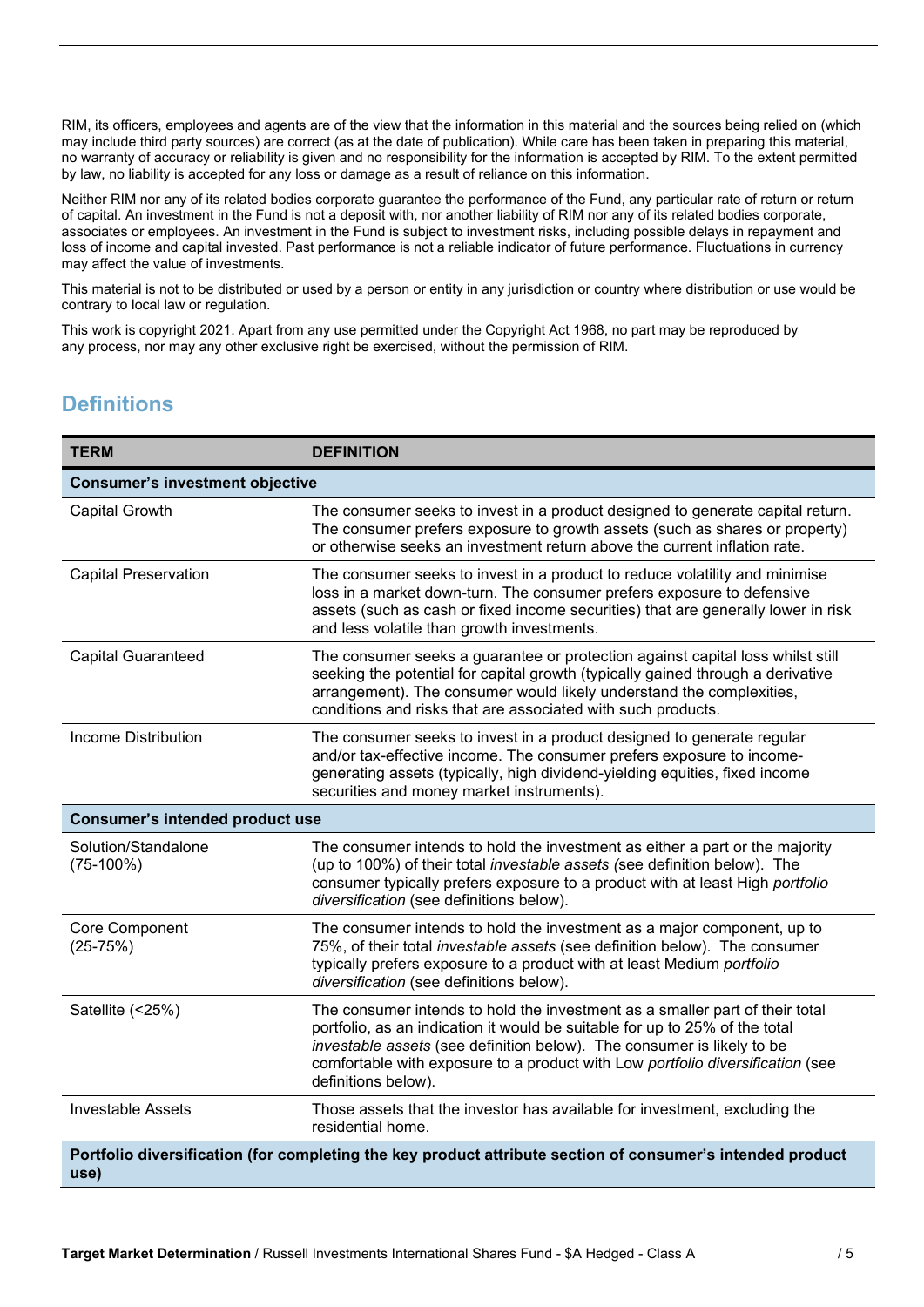| Low                                             | Single asset class, single country, low or moderate holdings of securities - e.g.<br>high conviction Aussie Equities.                                                                   |  |
|-------------------------------------------------|-----------------------------------------------------------------------------------------------------------------------------------------------------------------------------------------|--|
| Medium                                          | 1-2 Asset Classes, Single Country, Broad exposure within asset class, e.g.<br>Aussie Equities All Ords.                                                                                 |  |
| High                                            | Highly diversified across either asset classes, countries or investment<br>managers, e.g. Australian multi-manager balanced fund or global multi-asset<br>product (or Global Equities). |  |
| <b>Consumer's intended investment timeframe</b> |                                                                                                                                                                                         |  |
| Short ( $\leq$ 2 years)                         | The consumer has a short investment timeframe and may wish to redeem<br>within two years.                                                                                               |  |
| Medium $(> 2$ years)                            | The consumer has a medium investment timeframe and is unlikely to redeem<br>within two years.                                                                                           |  |
| Long $(> 8$ years)                              | The consumer has a long investment timeframe and is unlikely to redeem<br>within eight years.                                                                                           |  |
|                                                 |                                                                                                                                                                                         |  |

#### **Consumer's Risk (ability to bear loss) and Return profile**

Issuers should undertake a comprehensive risk assessment for each product. The FSC recommends adoption of the Standard Risk Measure (**SRM**) to calculate the likely number of negative annual returns over a 20 year period, using the guidance and methodology outlined in the *Standard Risk Measure Guidance Paper For Trustees*. SRM is not a complete assessment of risk and potential loss. For example, it does not detail important issues such as the potential size of a negative return or that a positive return could still be less than a consumer requires to meet their investment objectives/needs. Issuers may wish to supplement the SRM methodology by also considering other risk factors. For example, some products may use leverage, derivatives or short selling, may have liquidity or withdrawal limitations, or otherwise may have a complex structure or increased investment risks, which should be documented together with the SRM to substantiate the product risk rating.

A consumer's desired product return profile would generally take into account the impact of fees, costs and taxes.

| Low                               | The consumer is conservative or low risk in nature, seeks to minimise potential<br>losses (e.g. has the ability to bear up to 1 negative return over a 20 year period<br>(SRM 1 to 2)) and is comfortable with a low target return profile.<br>Consumer typically prefers defensive assets such as cash and fixed income. |
|-----------------------------------|---------------------------------------------------------------------------------------------------------------------------------------------------------------------------------------------------------------------------------------------------------------------------------------------------------------------------|
| Medium                            | The consumer is moderate or medium risk in nature, seeking to minimise<br>potential losses (e.g. has the ability to bear up to 4 negative returns over a 20<br>year period (SRM 3 to 5)) and comfortable with a moderate target return<br>profile.                                                                        |
|                                   | Consumer typically prefers a balance of growth assets such as shares,<br>property and alternative assets and defensive assets such as cash and fixed<br>income.                                                                                                                                                           |
| High                              | The consumer is higher risk in nature and can accept higher potential losses<br>(e.g. has the ability to bear up to 6 negative returns over a 20 year period<br>(SRM 6)) in order to target a higher target return profile.                                                                                               |
|                                   | Consumer typically prefers predominantly growth assets such as shares,<br>property and alternative assets with only a smaller or moderate holding in<br>defensive assets such as cash and fixed income.                                                                                                                   |
| Very high                         | The consumer has a more aggressive or very high risk appetite, seeks to<br>maximise returns and can accept higher potential losses (e.g. has the ability to<br>bear 6 or more negative returns over a 20 year period (SRM 7) and possibly<br>other risk factors, such as leverage).                                       |
|                                   | Consumer typically prefers growth assets such as shares, property and<br>alternative assets.                                                                                                                                                                                                                              |
| Consumer's need to withdraw money |                                                                                                                                                                                                                                                                                                                           |